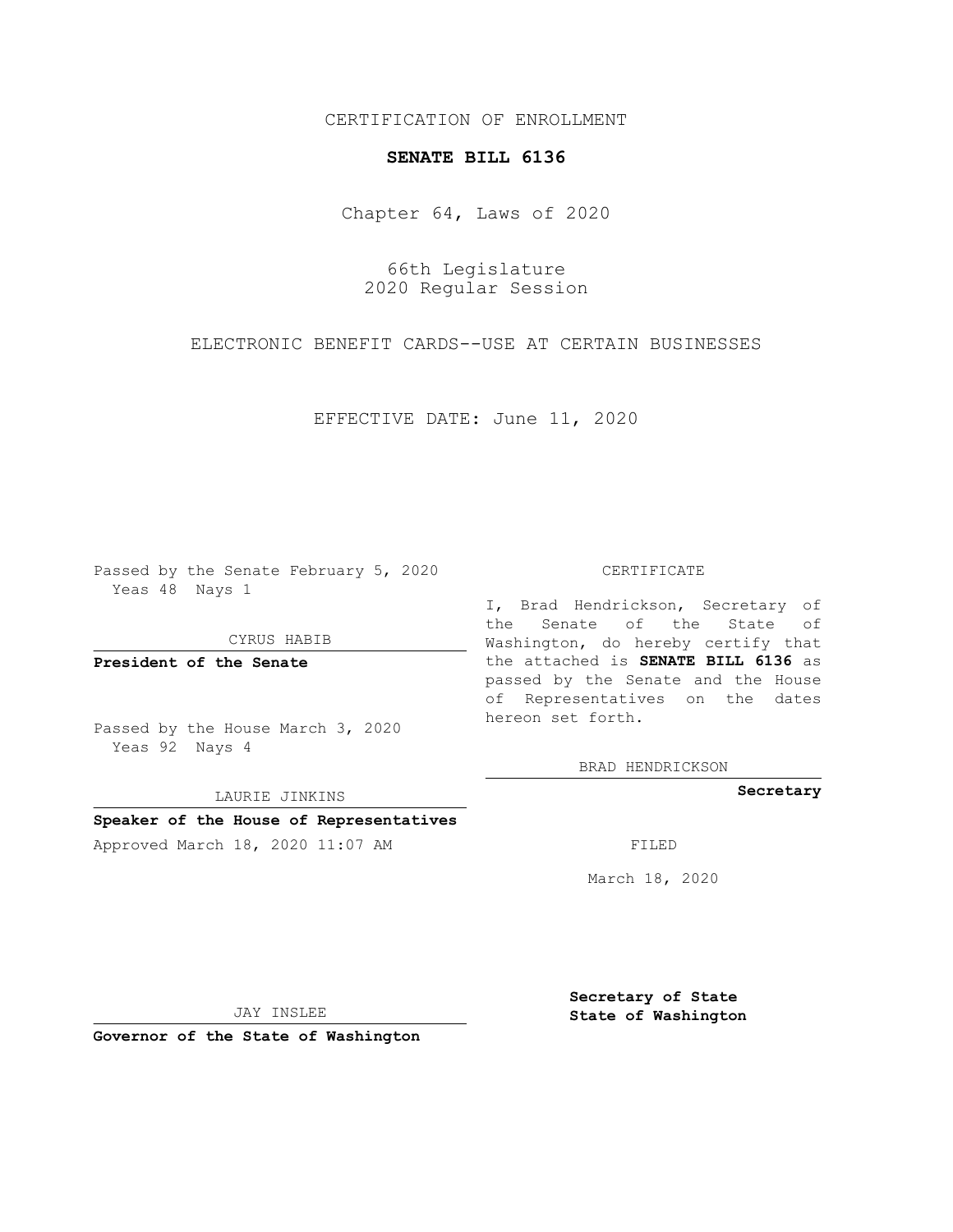# **SENATE BILL 6136**

Passed Legislature - 2020 Regular Session

**State of Washington 66th Legislature 2020 Regular Session**

**By** Senators Nguyen and O'Ban

Prefiled 01/07/20.

1 AN ACT Relating to updating restrictions on electronic benefit 2 cards; and amending RCW 74.08.580.

3 BE IT ENACTED BY THE LEGISLATURE OF THE STATE OF WASHINGTON:

4 **Sec. 1.** RCW 74.08.580 and 2012 c 253 s 2 are each amended to 5 read as follows:

6 (1) Any person receiving public assistance is prohibited from 7 using electronic benefit cards or cash obtained with electronic 8 benefit cards:

9 (a) For the purpose of participating in any of the activities 10 authorized under chapter 9.46 RCW;

11 (b) For the purpose of parimutuel wagering authorized under 12 chapter 67.16 RCW;

13 (c) To purchase lottery tickets or shares authorized under 14 chapter 67.70 RCW;

15 (d) For the purpose of participating in or purchasing any 16 activities located in a tattoo, body piercing, or body art shop 17 licensed under chapter 18.300 RCW;

18 (e) To purchase cigarettes as defined in RCW 82.24.010 or tobacco 19 products as defined in RCW 82.26.010;

20 (f) To purchase any items regulated under Title 66 RCW; or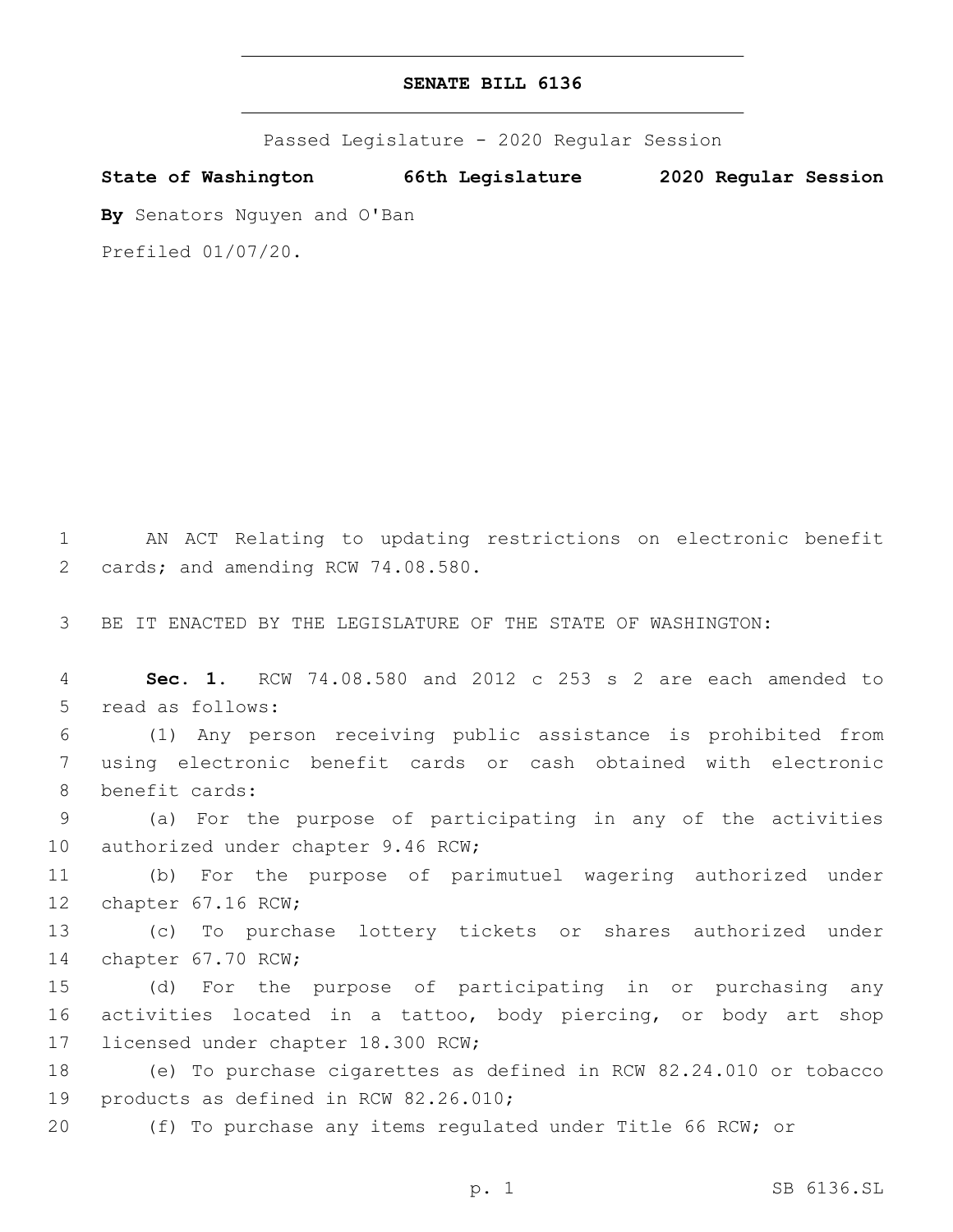1 (g) For the purpose of purchasing or participating in any 2 activities in any location listed in subsection (2) of this section.

3 (2) (( $\Theta$ n or before January 1, 2012,)) The following businesses 4 ((listed in this subsection)) must disable the ability of ATM and 5 point-of-sale machines located on their business premises to accept 6 the electronic benefit card((- The following businesses are required  $7$  to comply with this mandate) :

8 (a) Taverns licensed under RCW 66.24.330;

9 (b) Beer/wine specialty stores licensed under RCW 66.24.371 10 except if the licensee is an authorized supplemental nutrition 11 assistance program or women, infants, and children retailer;

12 (c) Nightclubs licensed under RCW 66.24.600;

13 (d) ((Contract liquor stores defined under RCW 66.04.010;

14 (e)) Bail bond agencies regulated under chapter 18.185 RCW;

15  $((\text{#}))$  (e) Gambling establishments licensed under chapter 9.46 16 RCW:

17 (((+g)) (f) Tattoo, body piercing, or body art shops regulated 18 under chapter 18.300 RCW;

19 (((h)) (g) Adult entertainment venues with performances that 20 contain erotic material where minors under the age of eighteen are 21 prohibited under RCW 9.68A.150; and

22 ( $(\frac{1}{1})$ ) (h) Any establishments where persons under the age of 23 eighteen are not permitted.

 (3) The department must notify the licensing authority of any business listed in subsection (2) of this section that such business has continued to allow the use of the electronic benefit card in 27 violation of subsection (2) of this section.

 (4) Only the recipient, an eligible member of the household, or the recipient's authorized representative may use an electronic benefit card or the benefit and such use shall only be for the respective benefit program purposes. Unless a recipient's family member is an eligible member of the household, the recipient's authorized representative, an alternative cardholder, or has been assigned as a protective payee, no family member may use the benefit card. The recipient shall not sell, or attempt to sell, exchange, or donate an electronic benefit card or any benefits to any other person 37 or entity.

38 (5) The first violation of subsection (1) of this section by a 39 recipient constitutes a class 4 civil infraction under RCW 7.80.120.